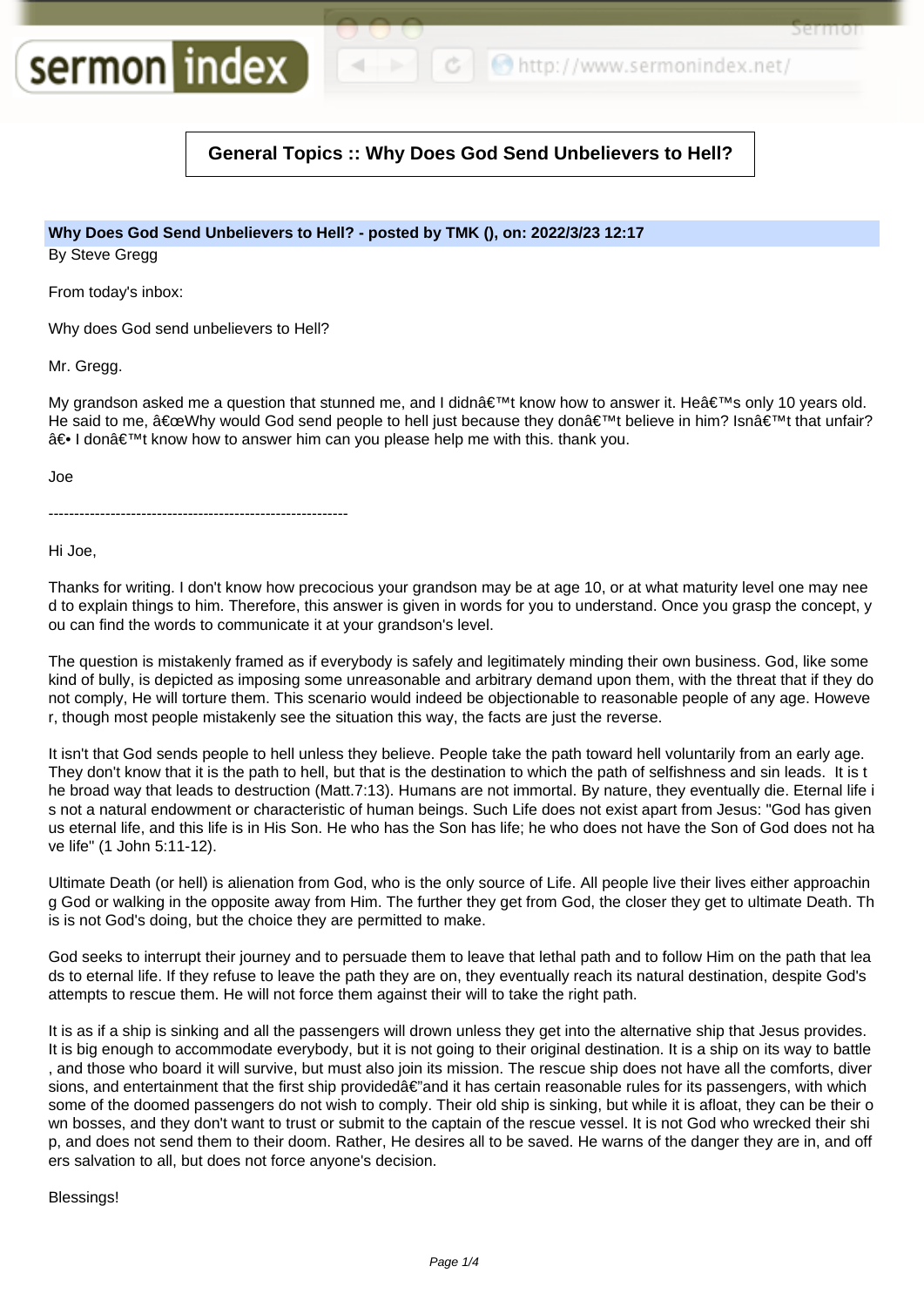**Steve** 

#### **Re: Why Does God Send Unbelievers to Hell? - posted by havok20x, on: 2022/3/24 17:19**

Everyone gets eternal life according to the Bible . The Bible makes it clear that there is a resurrection of both the just an d the unjust--Daniel 12:2, John 5:28-29, and Revelation 20 are some good verses on that topic.

I could be wrong, but it seems from the language and way in which this Steve Gregg guy is speaking, he is an annihilatio nist, which is not/ a biblical position.

#### **Re: - posted by TMK (), on: 2022/3/24 18:44**

Only believers have eternal life.

You are talking about immortality which is different.

#### **Re: - posted by havok20x, on: 2022/3/24 19:20**

Yes, you are correct. That was my mistake. Eternal Life and the immortality of the flesh are not the same concept and I interchanged them without thinking about what I was saying. Regardless, a bodily resurrection of both the righteous and unrighteous is correct.

Either way, Steve Gregg is using some funny language in his article regarding the topic. After about 30 seconds of rese arch (I read his bio on his website), he does indeed shy away from the traditional view of hell as the weakest possible po sition. I find it very interesting that his indecision on the doctrine of hell is a major part of his bio!

So, while not an annihilationist, per se, he does hold that position as more probable than eternal conscious torment, and it shows in his response to this person.

Feel free to check out his website at www.thenarrowpath.com

I am not advertising for him (cause I don't know what the dude believes in full), but I am posting it so anyone can verify t he things I am saying.

#### **Re: - posted by TMK (), on: 2022/3/24 20:00**

I have listened to many many hours of his teaching through the Bible so I have no need to visit his website.

He has written a book that lays out the strengths and weaknesses of the three primary views of hell and he does not end orse any of them. It is true that he thinks the case for the traditional view has many problems, and I certainly agree with him.

But that has nothing to do with the OP.

# **Re: - posted by havok20x, on: 2022/3/24 20:09**

TMK,

I assumed that others would be reading this thread. I posted that stuff for anyone to verify what I was saying about a per son that none of us know personally.

It does have to do with the OP because I immediately read it and picked up on it without knowing anything else about St eve Gregg. The very language he uses shows that he has an odd view on hell.

It is okay if you don't want to discuss it though :). I was just commenting on what I read. Thanks!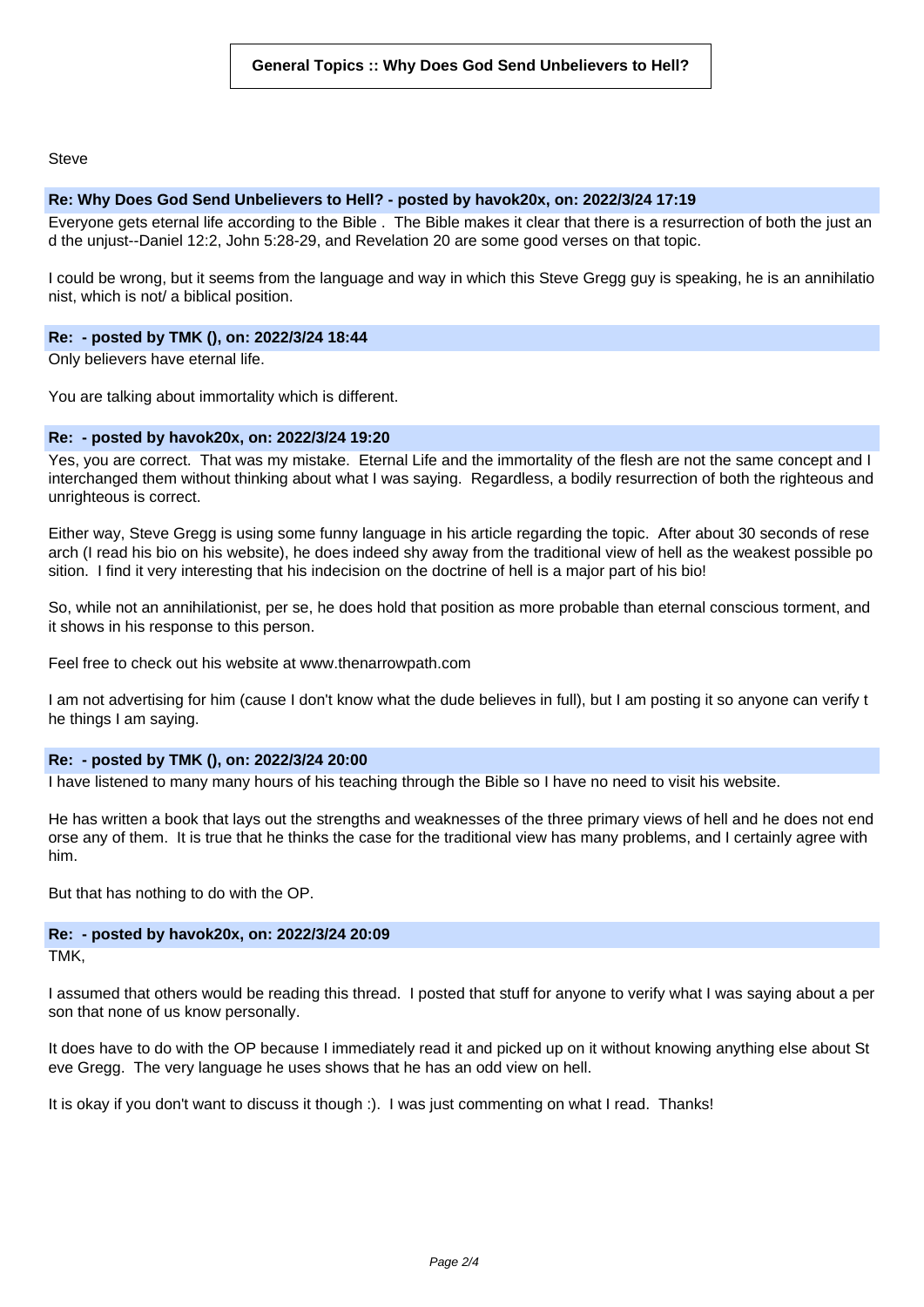#### **Re: - posted by TMK (), on: 2022/3/25 8:20**

I don't have a problem discussing it at all. I assume you are referring to his term "ultimate Death.â⊕ I think he i s contrasting it with eternal life and the Bible uses similar language.

Just to reiterate, I have heard and read Steve Greggâ < Ms position many times. He believes there is a better biblical ca se for some positions (be it hell, Calvinism/Arminianism) but rarely does he blatantly say what his position is. This is bec ause he views his mission as a Bible teacher, not someone who makes take it or leave it assertions.

It is certainly possible to strongly hold a certain view, but be man enough to admit you might be wrong, whether it is one 's view on hell, eschatology or the Calvinism debate- or any of a number of doctrinal issues.

ADD: this last paragraph was not directed to you personally Havok- just a general statement.

#### **Re: - posted by havok20x, on: 2022/3/25 19:04**

The "ultimate death" was certainly a factor, but it is the entirety of his response that made me go, "huh? I wonder if this guy is an annihilationist." Of course, had he been saying that to me personally, that would have been my immediate foll ow-up question. And of course, he would have said whatever he is accustomed to saying about it.

I am very, very analytical when it comes to words, facial expressions, etc. Sometimes it gets me into trouble, but most o f the time, it has served me well. In the context of Christianity, I have been able to peg people's doctrinal beliefs pretty q uickly. I thank God for that ability, because it has allowed me to protect the church in which I serve and disciple the men with whom God has placed me.

I have definitely moved theological positions over the course of my life as a believer, and I have no problem admitting w hen I am wrong (eventually, because sometimes it takes a while for me to think and search through an issue). The issu e of hell, for me, is settled. I can't even see how the other beliefs could be a possibility without abandoning a simple her meneutic.

#### **Re: auto-bio - posted by savannah, on: 2022/3/25 20:12**

havok20x,

You called it right!

Steve Gregg from his autobiography;

\_\_\_\_\_\_\_\_\_\_\_\_\_\_\_\_\_\_\_\_\_\_\_\_\_\_

"I have not yet come to the place where I can embrace "Open Theism,â<del>©</del> though I have unashamedly softened in m y opposition to it. Way back in 1980, I publicly debated the issue of God's foreknowledge against a man who held to what was then called Moral Government Theology (now called  $â€$ œOpennessâ∈ or  $â€$ œOpen Theismâ∈). When I first heard it, it seemed to me that this view was an assault on the nature of God Himself (some opponents of Openness still seem to think this to be the case). More recently, having read the views of more gracious (and more intelligent) Opennes s advocates, I now understand that the view does not posit any departure from orthodoxy in terms of Godâ€<sup>™</sup>s omnisci ence. Rather, it merely asserts an alternative philosophical understanding of time and the futureâ€'subjects upon which orthodoxy need not take sides. Openness thinks that future, undetermined choices of morally-free agents belong in the c ategory of those things which do not (yet) exist. If they do not exist, then they do not exist to be known. Therefore, they c annot be known, even by a Being who knows everything there is to know. God does not know them, just as He does not know of any Martian cyclopses. Since they don't exist, He cannot know them. This suggests no deficiency in Godâ€ ™s omniscience. It is simply a different philosophical approach to the nature of time and the future. Most other Christian s seem to think of the future as an existing component of an eternity, every part of which is visible to Godâ $\epsilon_{\text{IM}}$ s omniscie nceâe" though this is just another philosophical position, not addressed in scripture.

My most recent theological shift seems to be concerning the nature and purpose of  $\hat{\alpha} \in \text{C}$  as long ago as the late eighties, I became aware that two of my most-admired evangelical leaders, John R.W. Stott and Clark Pinnock, had take n the surprising position that hell is a place of annihilation, not eternal torment. I could not immediately accept this (being fundamentally conservative by temperament), but it lodged in my mind. Somewhere along the way, I also heard that cert